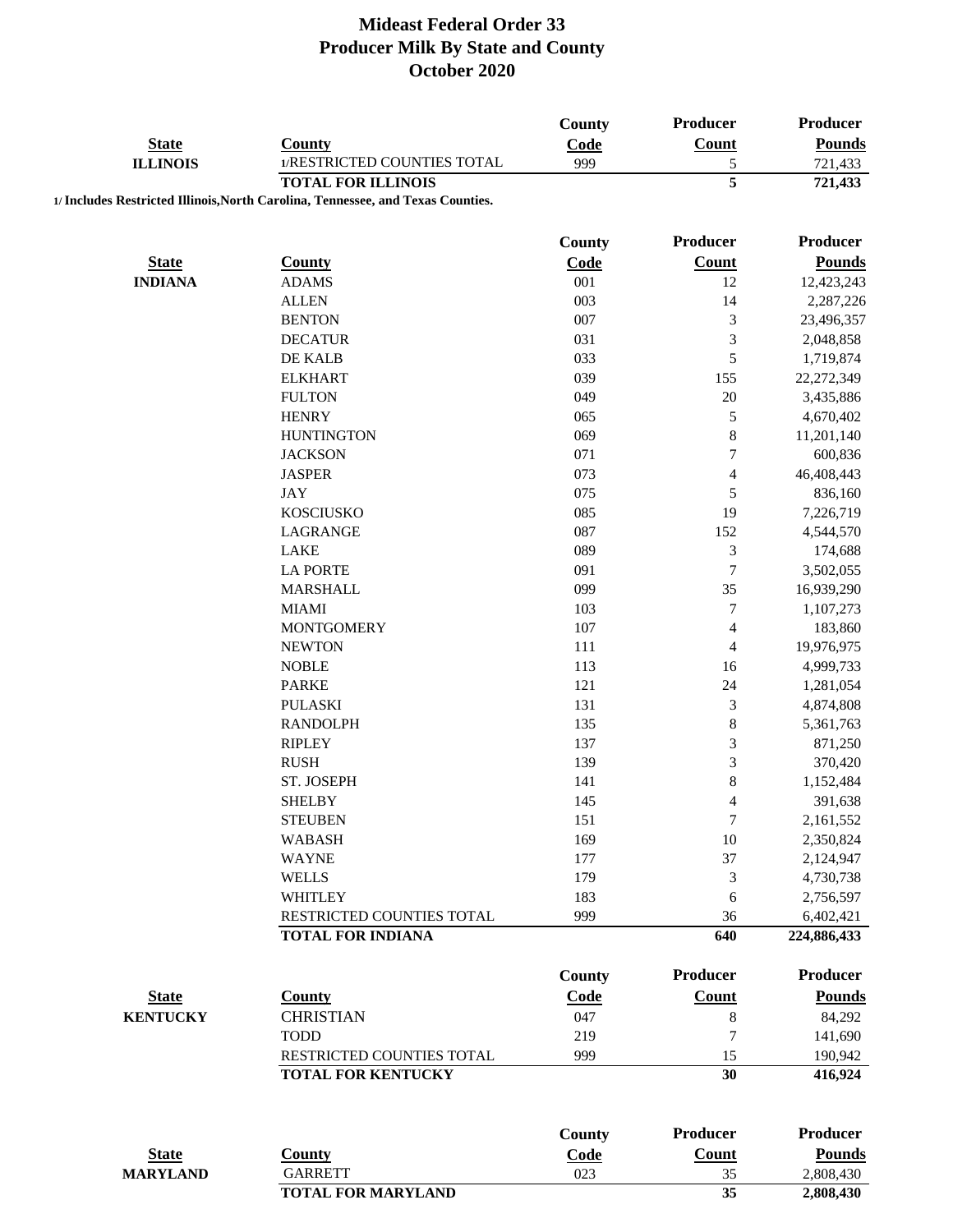|                 |                    | County | Producer                 | Producer      |
|-----------------|--------------------|--------|--------------------------|---------------|
| <b>State</b>    | <b>County</b>      | Code   | <b>Count</b>             | <b>Pounds</b> |
| <b>MICHIGAN</b> | <b>ALCONA</b>      | 001    | $\mathfrak{Z}$           | 557,519       |
|                 | <b>ALGER</b>       | 003    | $\overline{\mathcal{L}}$ | 250,482       |
|                 | <b>ALLEGAN</b>     | 005    | 40                       | 24,018,334    |
|                 | <b>ALPENA</b>      | 007    | 16                       | 2,372,029     |
|                 | <b>ARENAC</b>      | 011    | 15                       | 7,039,193     |
|                 | <b>BARRY</b>       | 015    | $20\,$                   | 18,240,666    |
|                 | <b>BERRIEN</b>     | 021    | 5                        | 1,371,297     |
|                 | <b>BRANCH</b>      | 023    | 8                        | 2,878,274     |
|                 | <b>CALHOUN</b>     | 025    | 18                       | 8,881,597     |
|                 | CASS               | 027    | 3                        | 257,394       |
|                 | <b>CHARLEVOIX</b>  | 029    | $\overline{4}$           | 582,469       |
|                 | <b>CHIPPEWA</b>    | 033    | 5                        | 387,313       |
|                 | <b>CLARE</b>       | 035    | 15                       | 4,320,028     |
|                 | <b>CLINTON</b>     | 037    | 37                       | 73,269,719    |
|                 | <b>EATON</b>       | 045    | 17                       | 384,744       |
|                 | <b>EMMET</b>       | 047    | 3                        | 439,858       |
|                 | <b>GENESEE</b>     | 049    | $\overline{\mathcal{L}}$ | 569,614       |
|                 | <b>GLADWIN</b>     | 051    | $\mathfrak{Z}$           | 268,424       |
|                 | <b>GRATIOT</b>     | 057    | 29                       | 81,400,489    |
|                 | <b>HILLSDALE</b>   | 059    | 17                       | 3,060,788     |
|                 | <b>HURON</b>       | 063    | 52                       | 68,254,264    |
|                 | <b>INGHAM</b>      | 065    | $20\,$                   | 3,977,390     |
|                 | <b>IONIA</b>       | 067    | 29                       | 30,744,854    |
|                 | <b>IOSCO</b>       | 069    | 10                       | 2,158,389     |
|                 | <b>ISABELLA</b>    | 073    | $27\,$                   | 13,762,061    |
|                 | <b>JACKSON</b>     | 075    | 15                       | 5,282,771     |
|                 | <b>KALAMAZOO</b>   | 077    | 5                        | 6,789,120     |
|                 | <b>KENT</b>        | 081    | 22                       | 10,760,707    |
|                 | <b>LAPEER</b>      | 087    | 14                       | 1,903,989     |
|                 | <b>LENAWEE</b>     | 091    | 18                       | 35,413,729    |
|                 | <b>LIVINGSTON</b>  | 093    | 9                        | 4,133,296     |
|                 | <b>MACOMB</b>      | 099    | 3                        | 142,322       |
|                 | <b>MASON</b>       | 105    | $\sqrt{ }$               | 1,162,488     |
|                 | <b>MECOSTA</b>     | 107    | 15                       | 866,533       |
|                 | <b>MENOMINEE</b>   | 109    | $11\,$                   | 1,444,228     |
|                 | <b>MISSAUKEE</b>   | 113    | 34                       | 39,846,242    |
|                 | <b>MONTCALM</b>    | 117    | 39                       | 10,808,923    |
|                 | <b>MONTMORENCY</b> | 119    | $\mathfrak{Z}$           | 538,678       |
|                 | <b>MUSKEGON</b>    | 121    | 13                       | 14,218,911    |
|                 | NEWAYGO            | 123    | 35                       | 7,821,355     |
|                 | <b>OCEANA</b>      | 127    | $\overline{\mathcal{A}}$ | 49,119        |
|                 | <b>OGEMAW</b>      | 129    | 28                       | 6,667,597     |
|                 | <b>OSCEOLA</b>     | 133    | 21                       | 12,728,511    |
|                 | <b>OSCODA</b>      | 135    | $\,$ 8 $\,$              | 579,284       |
|                 | <b>OTTAWA</b>      | 139    | $40\,$                   | 36,327,508    |
|                 | PRESQUE ISLE       | 141    | $\sqrt{3}$               | 344,341       |
|                 | <b>SAGINAW</b>     | 145    | 11                       | 3,824,478     |
|                 | <b>ST. CLAIR</b>   | 147    | 8                        | 1,640,809     |
|                 | ST. JOSEPH         | 149    | 16                       | 1,566,918     |
|                 |                    |        |                          |               |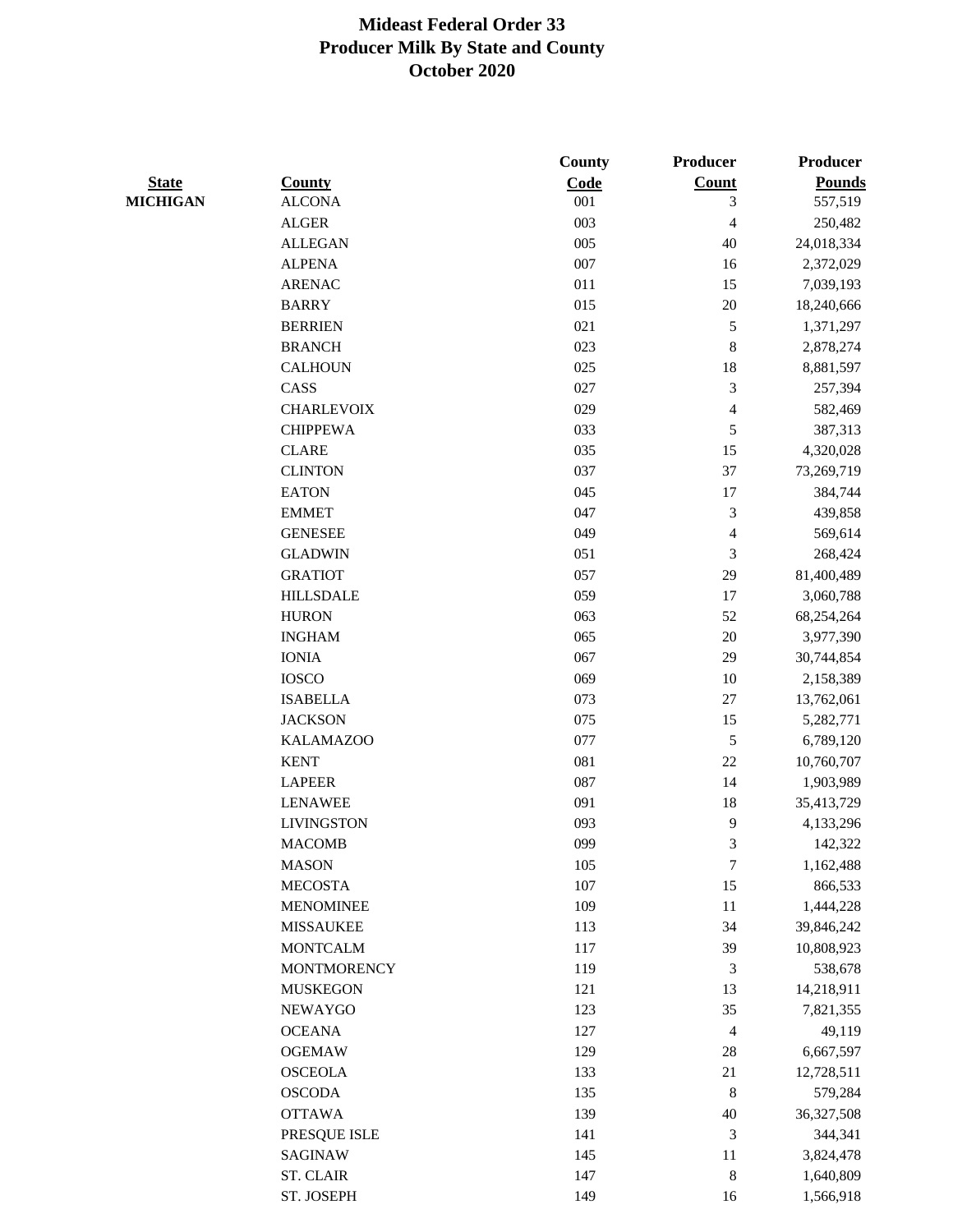|                 |                                                        | County      | <b>Producer</b> | <b>Producer</b>         |
|-----------------|--------------------------------------------------------|-------------|-----------------|-------------------------|
| <b>State</b>    | <b>County</b>                                          | Code        | <b>Count</b>    | <b>Pounds</b>           |
| <b>MICHIGAN</b> | <b>SANILAC</b>                                         | 151         | 69              | 59,798,258              |
|                 | <b>SHIAWASSEE</b>                                      | 155         | 14              | 4,716,255               |
|                 | <b>TUSCOLA</b>                                         | 157         | 28              | 25,102,984              |
|                 | <b>VAN BUREN</b>                                       | 159         | $\bf 8$         | 16,870,190              |
|                 | <b>WASHTENAW</b>                                       | 161         | 11              | 2,747,920               |
|                 | <b>WEXFORD</b>                                         | 165         | 9               | 689,650                 |
|                 | RESTRICTED COUNTIES TOTAL                              | 999         | 19              | 2,828,391               |
|                 | <b>TOTAL FOR MICHIGAN</b>                              |             | 944             | 667,062,694             |
|                 |                                                        |             |                 |                         |
|                 |                                                        | County      | Producer        | <b>Producer</b>         |
| <b>State</b>    | <b>County</b>                                          | Code        | <b>Count</b>    | <b>Pounds</b>           |
| <b>NEW YORK</b> | <b>CATTARAUGUS</b>                                     | 009         | 37              | 17,512,051              |
|                 | <b>CHAUTAUQUA</b>                                      | 013         | 69              | 15,981,942              |
|                 | <b>ERIE</b>                                            | 029         | 7               | 2,030,837               |
|                 | <b>LIVINGSTON</b>                                      | 051         | $\overline{4}$  | 1,155,205               |
|                 | <b>STEUBEN</b>                                         | 101         | 5               | 735,319                 |
|                 | <b>WYOMING</b>                                         | 121         | $\bf 8$         | 4,526,112               |
|                 | RESTRICTED COUNTIES TOTAL<br><b>TOTAL FOR NEW YORK</b> | 999         | 3<br>133        | 1,905,454<br>43,846,920 |
|                 |                                                        |             |                 |                         |
|                 |                                                        | County      | <b>Producer</b> | <b>Producer</b>         |
| <b>State</b>    | <b>County</b>                                          | <b>Code</b> | <b>Count</b>    | <b>Pounds</b>           |
| <b>OHIO</b>     | <b>ADAMS</b>                                           | 001         | $\,8\,$         | 535,946                 |
|                 | <b>ALLEN</b>                                           | 003         | 3               | 624,401                 |
|                 | <b>ASHLAND</b>                                         | 005         | 40              | 7,226,702               |
|                 | <b>ASHTABULA</b>                                       | 007         | 17              | 3,405,966               |
|                 | <b>ATHENS</b>                                          | 009         | $\overline{4}$  | 205,794                 |
|                 | <b>AUGLAIZE</b>                                        | 011         | 26              | 4,190,078               |
|                 | <b>BELMONT</b>                                         | 013         | 7<br>7          | 719,535                 |
|                 | <b>BROWN</b><br><b>CARROLL</b>                         | 015<br>019  | 20              | 525,106                 |
|                 | <b>CHAMPAIGN</b>                                       | 021         | $\,8\,$         | 1,131,727<br>527,968    |
|                 | <b>CLARK</b>                                           | 023         | $\overline{4}$  | 6,561,659               |
|                 | <b>CLINTON</b>                                         | 027         |                 | 160,170                 |
|                 | <b>COLUMBIANA</b>                                      | 029         | 3<br>51         | 6,260,037               |
|                 | <b>COSHOCTON</b>                                       | 031         | 25              | 2,433,137               |
|                 | <b>CRAWFORD</b>                                        | 033         | 7               | 2,259,074               |
|                 | <b>DARKE</b>                                           | 037         | 26              | 6,164,736               |
|                 | <b>DEFIANCE</b>                                        | 039         | $\,$ 8 $\,$     | 7,618,648               |
|                 | <b>DELAWARE</b>                                        | 041         | 3               | 177,829                 |
|                 | <b>FAYETTE</b>                                         | 047         | 4               | 888,796                 |
|                 | <b>FULTON</b>                                          | 051         | 5               | 4,607,054               |
|                 | <b>GEAUGA</b>                                          | 055         | 34              | 3,473,897               |
|                 | <b>GREENE</b>                                          | 057         | $\overline{4}$  | 992,659                 |
|                 | <b>HANCOCK</b>                                         | 063         | 3               | 1,655,232               |
|                 | <b>HARDIN</b>                                          | 065         | $\,8\,$         | 12,938,294              |
|                 | <b>HARRISON</b>                                        | 067         | 4               | 201,027                 |
|                 | <b>HENRY</b>                                           | 069         | 5               | 2,449,947               |
|                 | <b>HIGHLAND</b>                                        | 071         | 23              | 2,090,190               |
|                 | <b>HOLMES</b>                                          | 075         | 130             | 7,712,187               |
|                 | <b>HURON</b>                                           | 077         | 39              | 3,724,067               |
|                 | <b>JEFFERSON</b>                                       | 081         | 5               | 431,468                 |
|                 | <b>KNOX</b>                                            | 083         | $27\,$          | 3,951,991               |
|                 | <b>LICKING</b>                                         | 089         | $\sqrt{6}$      | 3,017,468               |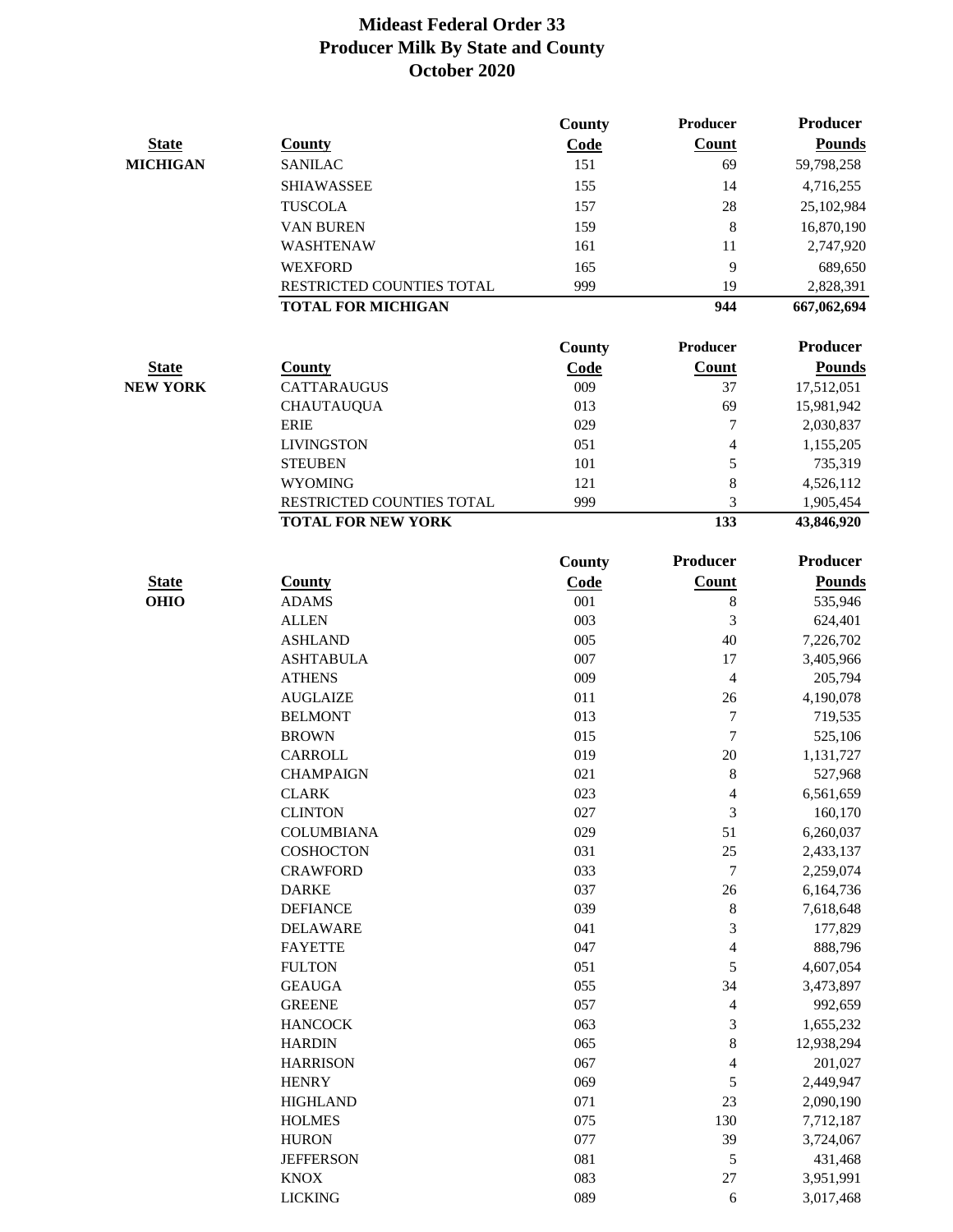|              |                           | County | <b>Producer</b>  | <b>Producer</b> |
|--------------|---------------------------|--------|------------------|-----------------|
| <b>State</b> | <b>County</b>             | Code   | Count            | <b>Pounds</b>   |
| <b>OHIO</b>  | <b>LOGAN</b>              | 091    | 25               | 3,269,830       |
|              | <b>LORAIN</b>             | 093    | 9                | 1,046,375       |
|              | <b>MADISON</b>            | 097    | $\tau$           | 10,352,375      |
|              | <b>MAHONING</b>           | 099    | 24               | 2,223,874       |
|              | <b>MEDINA</b>             | 103    | $10\,$           | 1,550,217       |
|              | <b>MEIGS</b>              | 105    | $\mathfrak{Z}$   | 247,473         |
|              | <b>MERCER</b>             | 107    | 69               | 19,534,038      |
|              | <b>MIAMI</b>              | 109    | $\tau$           | 613,843         |
|              | <b>MONROE</b>             | 111    | 6                | 586,487         |
|              | <b>MORGAN</b>             | 115    | $\sqrt{6}$       | 654,255         |
|              | <b>MORROW</b>             | 117    | 5                | 2,550,974       |
|              | <b>MUSKINGUM</b>          | 119    | 9                | 241,406         |
|              | <b>PAULDING</b>           | 125    | $\sqrt{6}$       | 16,986,627      |
|              | <b>PICKAWAY</b>           | 129    | $\sqrt{6}$       | 3,606,402       |
|              | <b>PORTAGE</b>            | 133    | 6                | 288,401         |
|              | <b>PREBLE</b>             | 135    | $\boldsymbol{7}$ | 1,067,455       |
|              | <b>PUTNAM</b>             | 137    | $\,8\,$          | 2,248,944       |
|              | <b>RICHLAND</b>           | 139    | 104              | 6,441,424       |
|              | <b>ROSS</b>               | 141    | $\mathbf{9}$     | 783,837         |
|              | <b>SANDUSKY</b>           | 143    | $\tau$           | 533,717         |
|              | <b>SHELBY</b>             | 149    | $27\,$           | 5,911,080       |
|              | <b>STARK</b>              | 151    | 49               | 7,972,008       |
|              | <b>TRUMBULL</b>           | 155    | 17               | 1,896,385       |
|              | TUSCAWARAS                | 157    | 111              | 9,837,625       |
|              | <b>UNION</b>              | 159    | 6                | 844,038         |
|              | <b>VAN WERT</b>           | 161    | 6                | 7,836,588       |
|              | <b>WASHINGTON</b>         | 167    | 13               | 2,275,096       |
|              | <b>WAYNE</b>              | 169    | 168              | 37,555,613      |
|              | <b>WOOD</b>               | 173    | $\mathfrak 3$    | 1,518,542       |
|              | <b>WYANDOT</b>            | 175    | $\overline{4}$   | 656,468         |
|              | RESTRICTED COUNTIES TOTAL | 999    | $26\,$           | 21,821,937      |
|              | <b>TOTAL FOR OHIO</b>     |        | 1,327            | 271,816,124     |
|              |                           |        | Producer         | Producer        |
|              |                           | County |                  |                 |
| <b>State</b> | <b>County</b>             | Code   | <b>Count</b>     | <b>Pounds</b>   |
| PENNSYLVANIA | <b>ARMSTRONG</b>          | 005    | 16               | 1,906,934       |
|              | <b>BEAVER</b>             | 007    | 17               | 992,556         |
|              | <b>BRADFORD</b>           | 015    | $\sqrt{6}$       | 123,787         |
|              | <b>BUTLER</b>             | 019    | $20\,$           | 2,690,346       |
|              | <b>CAMBRIA</b>            | 021    | 7                | 1,125,910       |
|              | <b>CENTRE</b>             | 027    | $\overline{4}$   | 210,822         |
|              | <b>CHESTER</b>            | 029    | $22\,$           | 567,009         |
|              | <b>CLARION</b>            | 031    | 12               | 1,809,658       |
|              | <b>CLEARFIELD</b>         | 033    | $\overline{4}$   | 745,783         |
|              | <b>CLINTON</b>            | 035    | 11               | 106,895         |
|              | <b>CRAWFORD</b>           | 039    | 86               | 12,133,657      |
|              | <b>ELK</b>                | 047    | $\,$ $\,$        | 185,411         |
|              | <b>ERIE</b>               | 049    | 36               | 2,242,780       |
|              | <b>FAYETTE</b>            | 051    | 17               | 2,213,263       |
|              | <b>FOREST</b>             | 053    | $\mathfrak{Z}$   | 24,190          |
|              | <b>INDIANA</b>            | 063    | 33               | 6,041,149       |

JEFFERSON 065 10 1,359,548 LANCASTER 071 51 1,108,693 LAWRENCE 073 26 3,010,079 MERCER 085 3,814,575